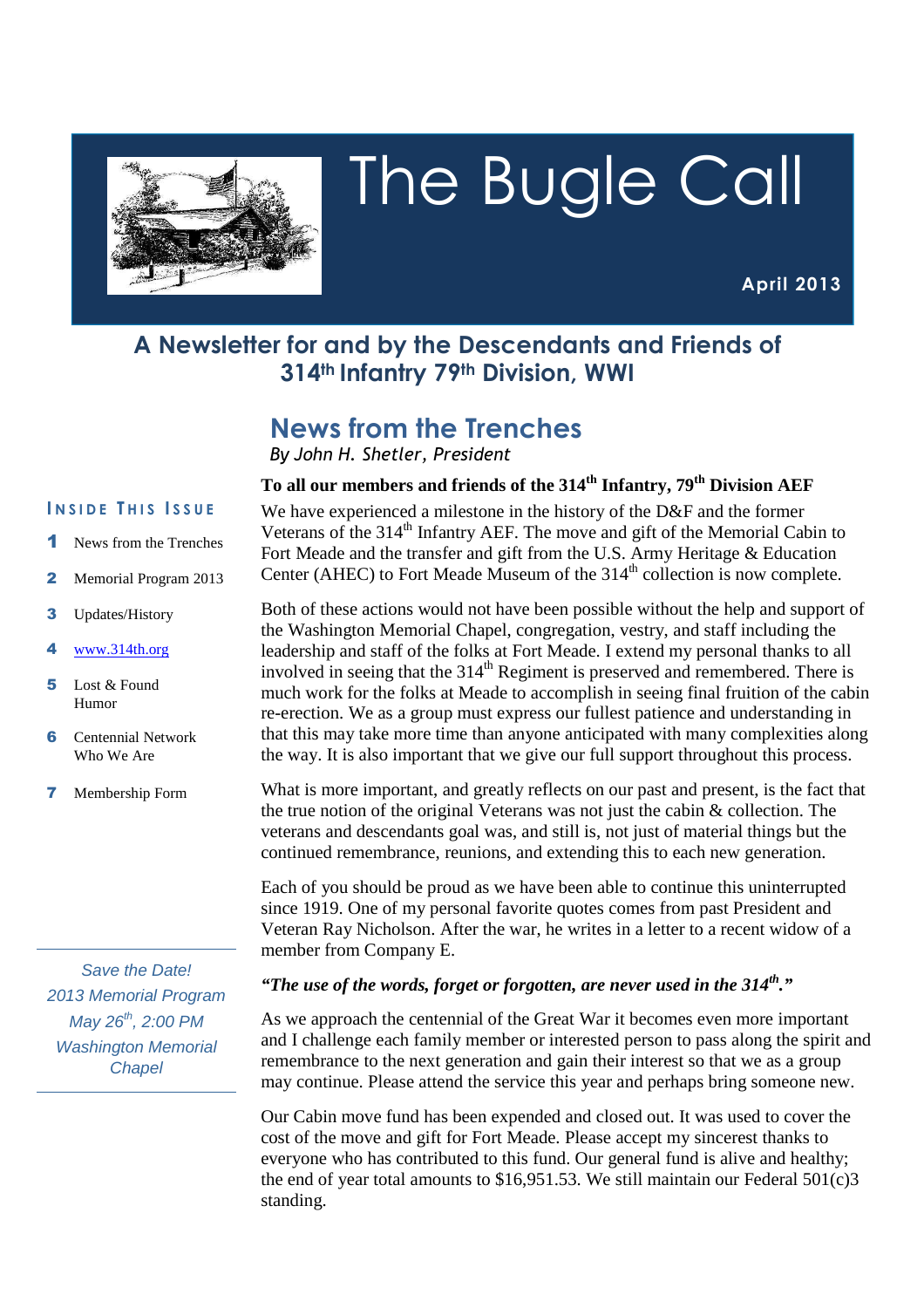# **Memorial Program - 2013**



*The Descendants and Friends are pleased to announce that our annual Memorial Program will be held Sunday May 26th at 2:00 PM. This will be the 95th Annual 314th Memorial Day Service. The service will be held in the nave of the Washington Memorial Chapel as in past years. The Chapel is located along Route 23 about two miles west of the Valley Forge exit of the Pennsylvania Turnpike. Admittance is free and refreshments will be served after the service.* 

Our speaker this year will be Colonel Edward C. Rothstein, Garrison Commander, Fort Meade. A native of Wayne, N.J., Col. Edward C. Rothstein enlisted into the U.S. Army in 1983 and completed his basic training at Fort Dix, N.J. He was subsequently assigned to the 1-314th Infantry (Mechanized), USAR, Lock Haven, Pa. Upon commissioning through ROTC and completion of the basic course in 1986, Col. Rothstein was assigned to the 6-3rd Air Defense Artillery (PATRIOT) Battalion, Kaiserslautern, Germany, where he held staff positions as the battalion chemical officer and later as the assistant operations officer. In 1990, Col. Rothstein transitioned into the Military Intelligence Corps and was first assigned to 4-17th Infantry (Light), 7th Infantry Division, and Fort Ord, Calif. He served as the battalion intelligence officer for two years.

After the furling of the 7th Infantry Division (Light) colors in 1993, Col. Rothstein was assigned to 743rd Military Intelligence Battalion, Fort Meade, Md., where he served as assistant operations officer, company commander and battalion operations officer.

Staying within the Military District of Washington area, Col. Rothstein served on the 1996 Presidential Inaugural Committee and then reported to the Office of the Deputy Chief of Staff for Intelligence at the Pentagon where he served as a staff action officer.

Col. Rothstein was then assigned to the 302nd Military Intelligence Battalion and V Corps where he served in both Heidelberg and Wiesbaden, Germany, as the corps collection manager, ACE chief and battalion executive officer. While staying in Germany, Col. Rothstein moved to the European Command, Stuttgart serving in multiple staff positions.

In 2005, Col. Rothstein was selected to be the G2, 7th Infantry Division, at Fort Carson, Colorado, that later re-flagged to Division West, 1st Army, and Fort Carson where he continued to serve as the senior intelligence officer. During his time at Fort Carson Col. Rothstein deployed to Iraq with 10th Special Forces Group as part of the Combined Joint Special Operations Task Force - Arabian Peninsula.

Col. Rothstein returned to Fort Meade in 2007 when he served in the Meade Operation Center at the National Security Agency and then as the military assistant to the director's science advisor until 2009. Prior to assuming duties as Fort Meade's garrison commander, Col. Rothstein deployed to Afghanistan in 2010 to Headquarters, International Security Assistance Force (ISAF) initially serving as the collection manager and later as the chief, Intelligence Operations Division.

He holds a Bachelor of Science in Education from Lock Haven State University, a Masters of Human Resources from Webster University and a Masters of National Resource Management from the National Defense University. His professional military education includes Chemical Officer Basic Course, Military Intelligence Transition and Advance Course, Command and General Staff College and the Industrial College of the Armed Forces.

Col. Rothstein's personal awards and decorations include the Legion of Merit, Bronze Star, Defense Meritorious Service Medal, the Meritorious Service Medal, Iraqi Campaign Medal, Afghanistan Campaign Medal, Global War on Terrorism Medal and NATO Medal.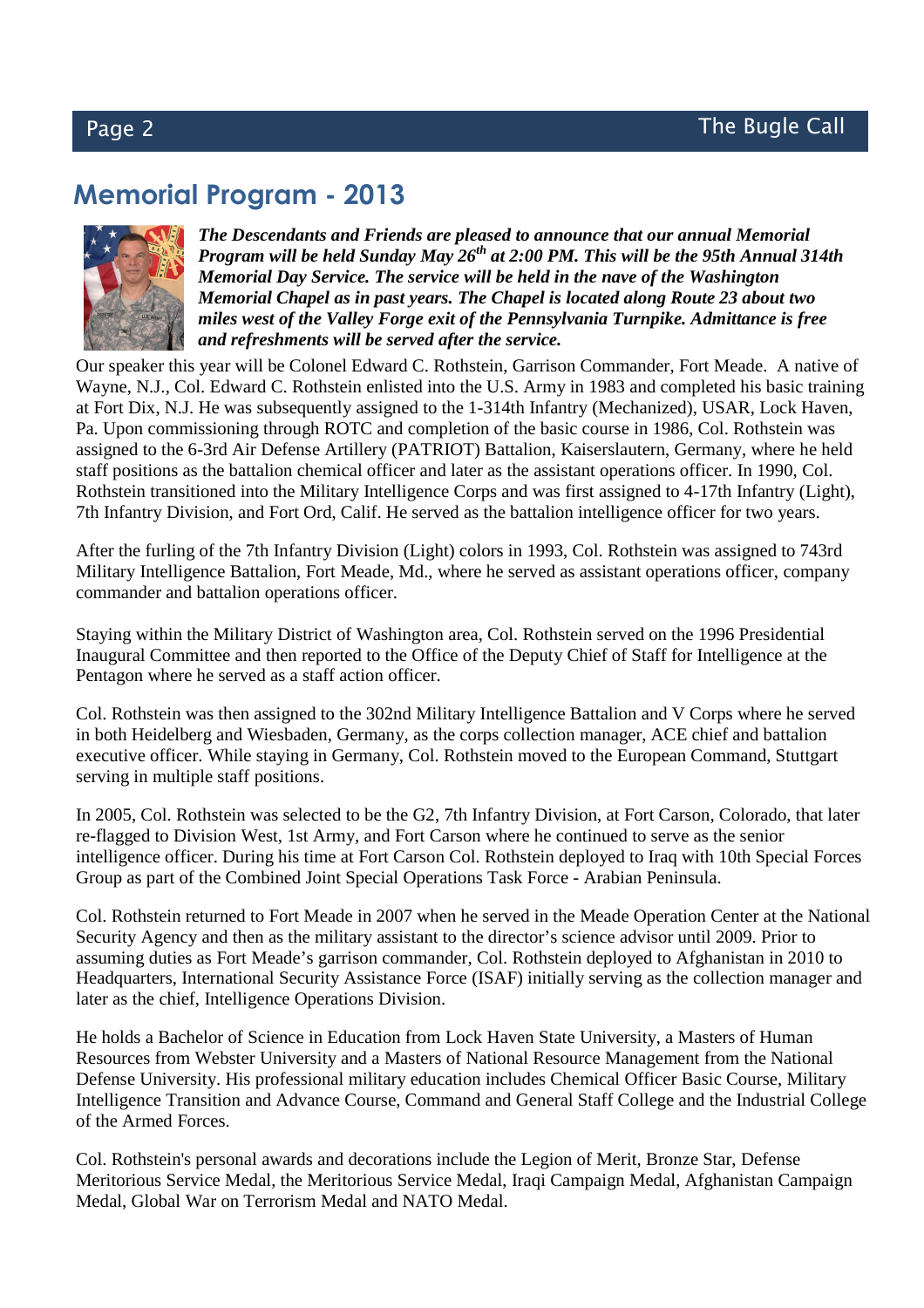# **314th Cabin and Collection Update**

As announced in the November newsletter, the collection of artifacts has been transferred to the Fort George G. Meade Museum for further preservation and display. Many of those are already on display and several items are in the process of further restoration.

As of the last newsletter, the cabin was still in the deconstruction phase of this project. We are pleased to announce that the cabin has been delivered successfully to Fort Meade for future reconstruction.

This project is the successful culmination of decades of work by generations of Descendants and Friends. We are truly thankful for all of those within the organization that worked so hard to accomplish this and our partners in the effort, especially the congregation and leadership of the Washington Memorial Chapel and the military and civilian staff at Fort Meade. All of the members of the Descendants and Friends of the 314<sup>th</sup> can look with pride at the outcome of this long and trying mission destined to keep the memories of our forefathers cared for in posterity.

To view photos and read more about the cabin and collection transfer please visit our website at www.314th.org .



### **History: W.W. I Artillery Shells**

The artillery shells that once guided visitors to the  $314<sup>th</sup>$ cabin at Valley Forge were originally confiscated and brought back via boat by soldiers of the  $314<sup>th</sup>$ . They were from German 17 cm naval guns, circa 1918. The German Army would have mounted these on wheeled carriages for use as heavy field artillery. Some of the guns, complete on the carriage, were placed on railway mountings and used as rail guns.

In November 2012 the rounds were transferred to Picatinny Arsenal, New Jersey, by some of the Army's finest Explosive Ordinance Device (EOD) soldiers.

The rounds will be inspected, preserved and distributed to Army museums across the nation. Some of the rounds have already arrived at the museum at Fort Meade, while others will find new homes at Aberdeen Proving Ground in Maryland, and Picatinny Arsenal in New Jersey.

Additional historical information can be found on our website at: www.314th.org. Look under the tab on the top bar labeled "Interesting".

The original Log Cabin Memorial Dedication was held on September 30, 1922 and was accepted as a gift to Fort Meade on September 30, 2012, on the  $90<sup>th</sup>$  anniversary of the dedication.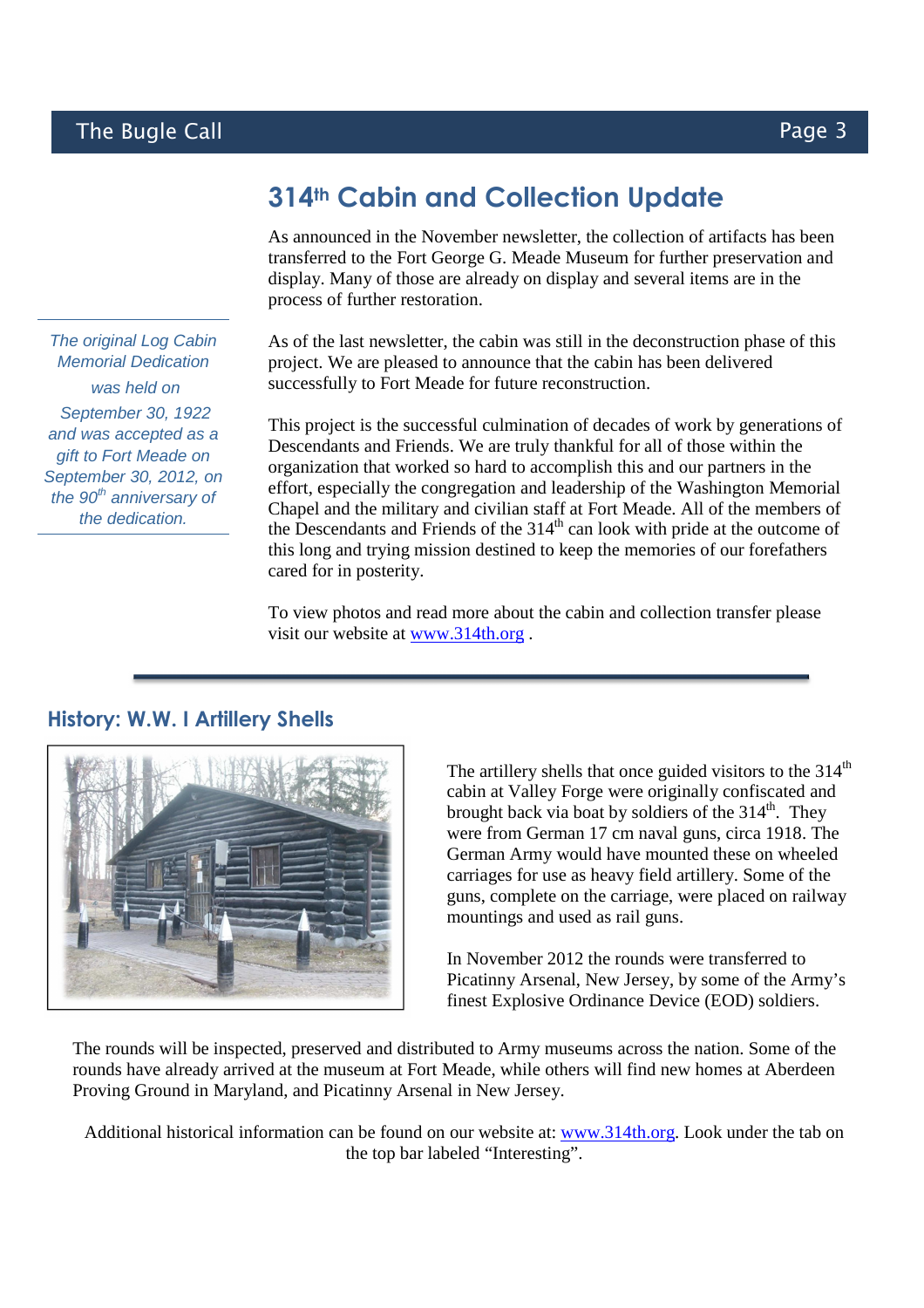# **www.314th.org**

### *By Tony Patti*

During the last year the www.314 $^{\text{th}}$ .org website:

- Has grown to 204 web pages
- Now contains over 4,000 images
- You can download 23 books and booklets
- Totals 6.7 Gigabytes to tell the story and sacrifices of the  $314<sup>th</sup>$  Infantry.



*World War One Helmut 79th Division – Cross of Lorraine*

A few of the web page additions:

- Cabin Deconstruction Photos and Information about move to Fort Meade
- 1917 War Department Form 164C gave only 4 days notice to report for Military Duty (copy online)
- Full version of the story of Pat the Mascot, written upon his passing 1932
- Charter of the Veterans of the  $314<sup>th</sup>$  Infantry (which contained image below)
- Link to the WW1 Centennial Network
- Book: Uncle Sam's Fact Book of the World War: 1001 facts worth knowing (271 pages)
- Books: US Army Gas Warfare (German Methods of Offense, US Methods of Defense)
- Book: Philadelphia in the World War 1914-1919
- US Army 79th Infantry Division Band (1953) playing Marche Lorraine

If anyone has other information they can provide to add to the website, including especially about our Veterans, and old cabin photographs, that information would be most welcome! You can email them to Tony Patti at tonyspatti@comcast.net.

#### *President's Note:*

#### **Tony very generously provides our website at no cost for all to view and explore.**

#### **The D&F 314th sincerely thanks him for this!**



# Page 4 **The Bugle Call**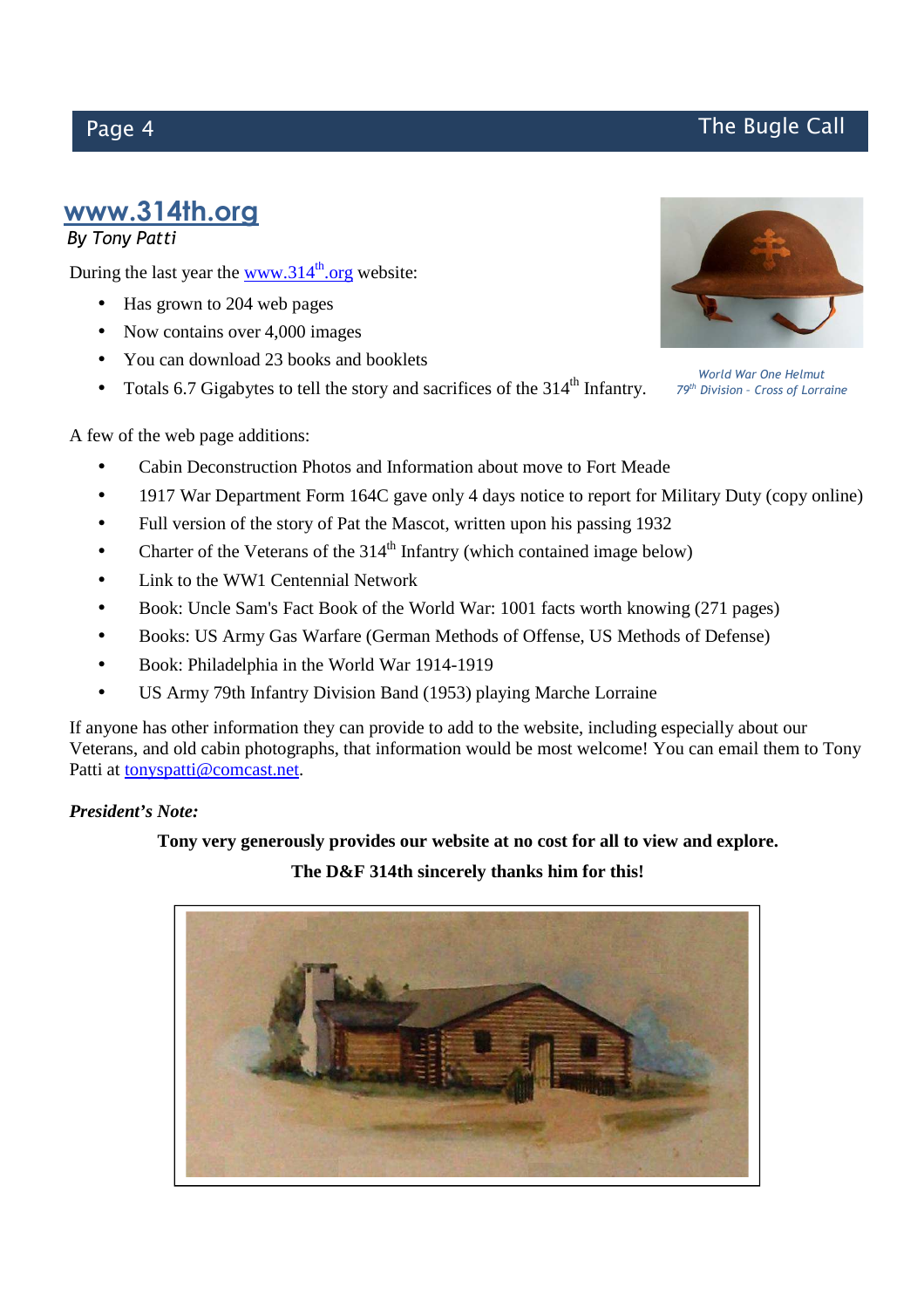## The Bugle Call **Page 5**

## **Humor**

Private Abian A. "Wally" Wallgren worked as a cartoonist for the Philadelphia Public Ledger and Washington Post before the outbreak of WWI, when he served in France with the Fifth Marines of the First Division.

Wallgren's cartoons appeared in every issue of The Stars and Stripes, poking fun at army life, satirizing the absurdity of army regulations, and highlighting the differences between the army brass and the frontline soldier.

Numerous trips to the war front gave him material for his cartoons and firsthand experience about what soldiers considered humorous.



This, and other cartoons, can be found on our website at: www.314th.org. Look under the tab on the top bar labeled "Interesting".

# **WORLD WAR I CENTENNIAL NETWORK**

The World War I Centennial Network is a collaborative association of organizations, museums and historic sites in the United States related to the First World War. The 314<sup>th</sup> is proud to be a member of the Centennial Network.

The goal of the Network is to further public awareness of the history and memory of The Great War (1914-1918) as we approach and experience its centenary years. To this end, the World War I Centennial Network fosters collaboration and cross-promotion of the special events, commemorations and exhibits created by its members.

Please visit their site for more information: www.ww1-centennial.org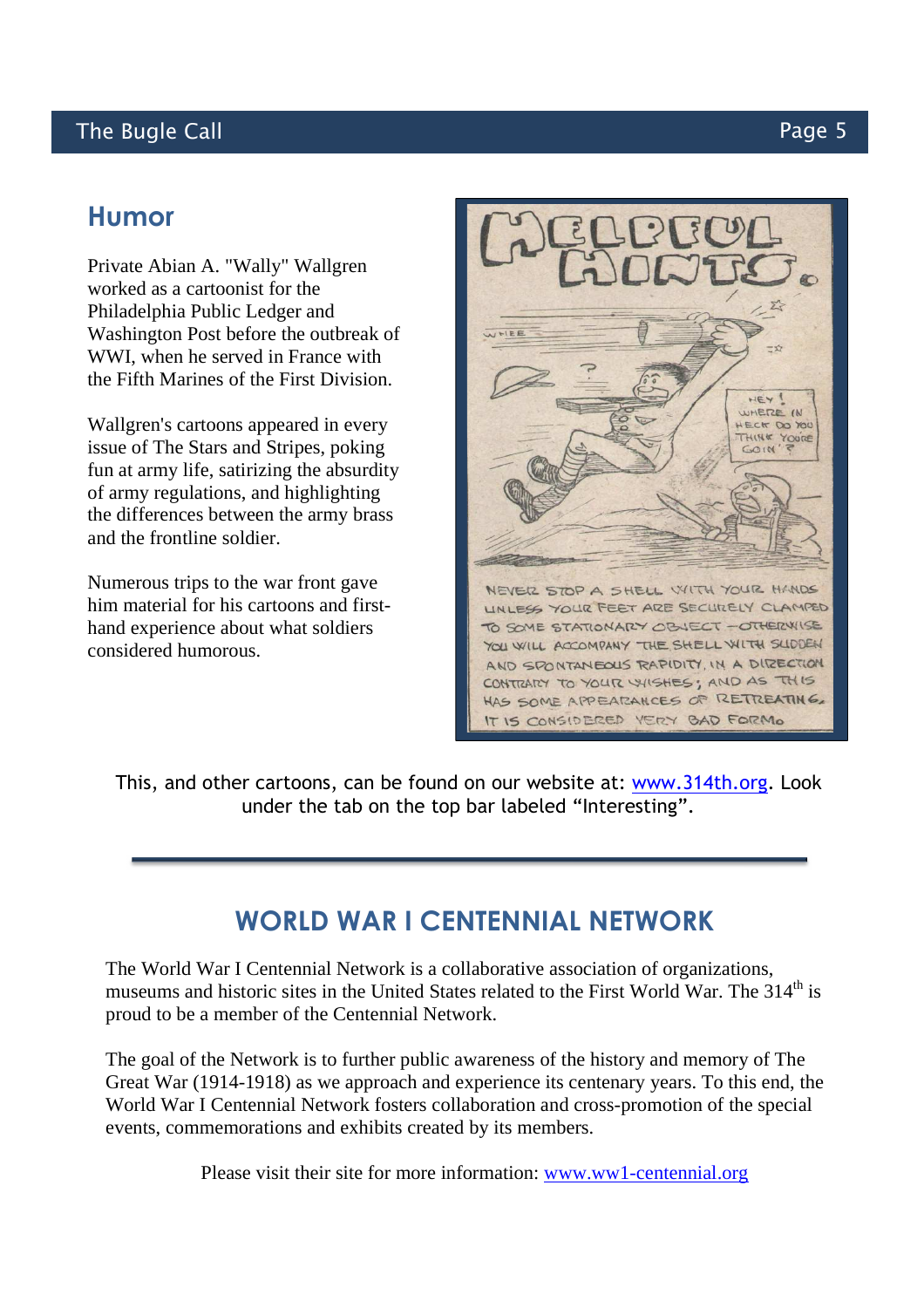# **Lost and Found**

We have received contact from Mr. James Palmer SFC Ret. in regards to a dog tag that he has come across. Jim would very much like to see return of this tag to any related family member of the 314th that is truly interested. Mr. Palmer is very sincere in his effort that this dog tag be returned to a rightful family member.



The name and Company on the tag is: Alfred A. McDowell Company E - 314th Inf. AEF and includes a serial number.

Anyone wishing more information on getting in touch with Mr. Palmer, please contact John H. Shetler *(JHShetler@Comcast.net*) OR *717-284-3293.* 

# **The Descendants and Friends of the 314th**

#### **Board Members**

John H. Shetler, President Al Douglas, President **Emeritus** Frank Dube, Vice President Jean Harlow Ray Jude Paski, Treas/Memorial Comm. Robert Krutsick Joseph T. Labrum Jr. Esq., Memorial Comm. Joseph T. Labrum III Joseph Patti, Website Editor Robert Reed Joel Rentz, Memorial Comm. Nancy Schaff, Secretary

The Descendents and Friends of the 314th are a group of people dedicated to honoring and preserving the story of their fathers, grandfathers, and family members in the First World War.

Originally organized as the Veterans of the 314th Infantry A.E.F. the veterans have since passed on. The current membership helps to continue this remembrance, receives a newsletter, and once a year attends a Memorial Day service at the Washington Memorial Chapel located on the same grounds as the cabin once stood. We are always looking for new members and interested persons.

For more information contact John H. Shetler at JHShetler@comcast.net (Please include "314th Infantry" in the subject line of your email)

If you wish to become a member, please use the Membership Form on the following page. All contributions are tax deductible.